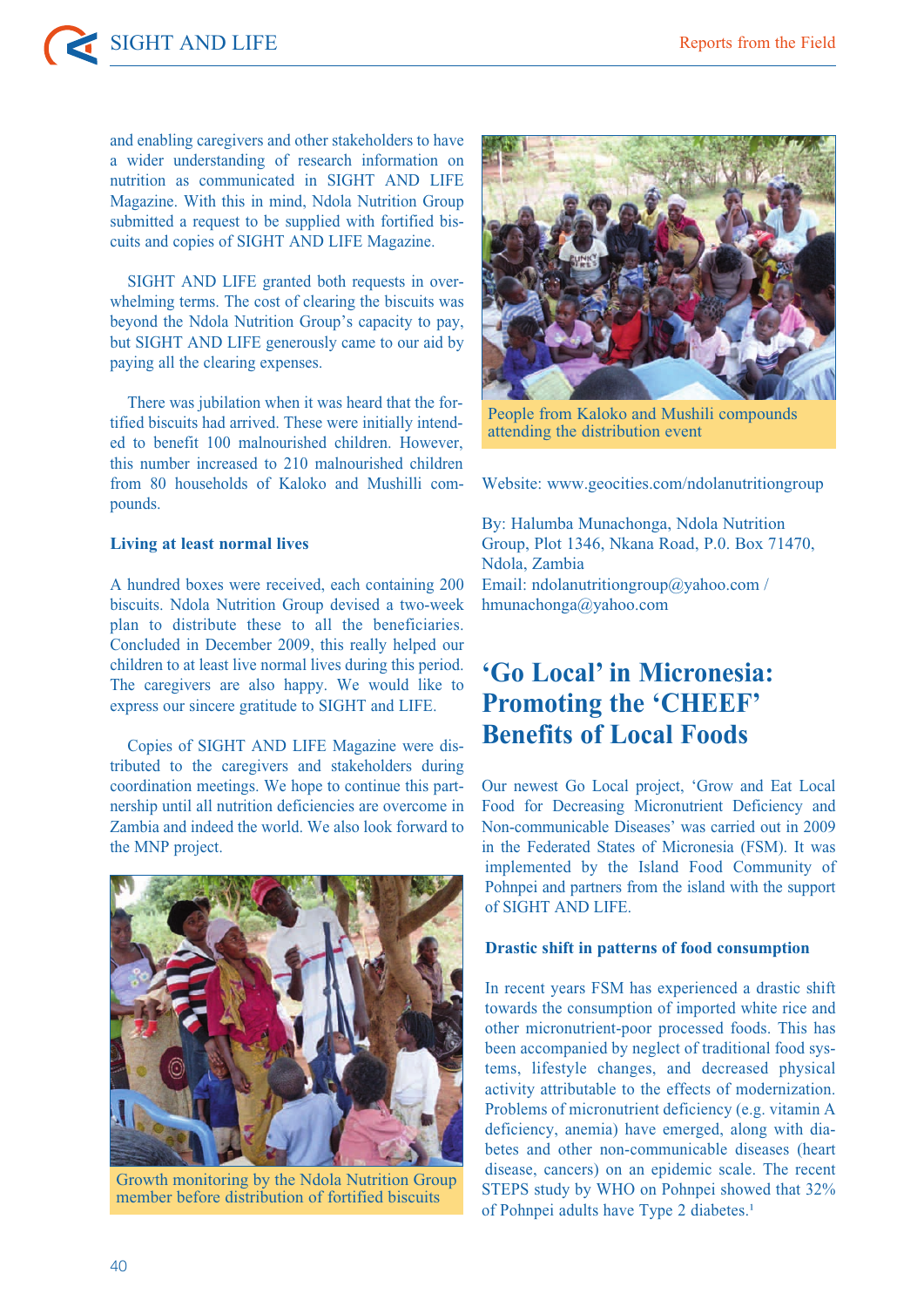Previous work identified local island foods that could help alleviate vitamin A deficiency and anemia. These include Karat and other varieties of yellow/orange-fleshed banana, giant swamp taro, pandanus, and other foods.<sup>2–4</sup> These are rich in  $\beta$ -carotene, the most important of the provitamin A carotenoids, as well as other carotenoids. Carotenoid-rich foods can help protect against diabetes, heart disease and certain cancers. These foods are also rich in other essential vitamins, minerals, and fiber, providing important health benefits.

## **Promoting local foods and improving health**

Through the implementation of the Pohnpei case study – which was carried out as part of a global health project led by the Center for Indigenous Peoples' Nutrition and Environment  $(CINE)^5$  – an approach was developed for promoting local foods and improving health. This two-year project was implemented from 2005 to 2007 in a rural community numbering approximately 500 people. It was successful in achieving increased consumption of two major local staple foods (banana and giant swamp taro), increased dietary diversity, and improved community attitudes toward local food. <sup>6</sup> The challenge to expand this work to benefit other communities has now been taken on.

The SIGHT AND LIFE project spanned an eightmonth period from January to August 2009. Lessons learned in the Pohnpei case study project with CINE were put into practice. These included an inter-agency, community-based approach with multiple methods, slogans, social marketing, conservation of rare varieties by means of a 'gene bank' field collection, and the involvement of adults and young people.

### **Rich nutrient content**

The 'Let's Go Local' slogan was first used in Pohnpei by Bermin Weilbacher in the 1980s. In 2005, it was agreed to revive this slogan. It was also decided to share the new findings of rich nutrient content in Pohnpei foods and to promote increased production and consumption of these foods, particularly the neglected nutrient-rich varieties. The 'Go Local' concept generated great interest and was promoted via T-shirts, billboards, posters, newspaper articles, radio releases, video (Going Yellow) (see SIGHT AND LIFE 1/2006, pp 31–33), an email network, recipes, brochures, pens and pencils, postcards, and workshops.

Another slogan was developed to help tell why it is important to 'Go Local'. This was 'CHEEF'. This acronym refers to the 'CHEEF' benefits of local foods: Culture, Health, Environment, Economy, and Food security. Along with preserving the traditional food system, culture is preserved and health benefits can be achieved. When local foods are used, the solid waste problem (tins, plastic, and other wastes) is reduced, leading to a cleaner environment. Fossil fuel use for bringing imported foods from distant places is likewise reduced, helping to combat climate change. Consumption of local foods uses local resources and is a stimulus for the local economy. Food security is improved, along with self-reliance and a greater ability to survive in the case of disturbances overseas.



Workshop held in Kosrae, Federated States of Microniesia in July 2009

### **Young singers and new songs**

High school students became involved in the campaign and formed the 'Let's Go Local High School Club'. They gave talks on the value of local foods and sang the 'Let's Go Local' song as well as teaching the accompanying movements. One club member composed the CHEEF song (see next page).

#### **Emphasizing the message**

A farmers' workshop was held to gather information on the crop varieties available, so that progress could later be measured. Local high school and college students came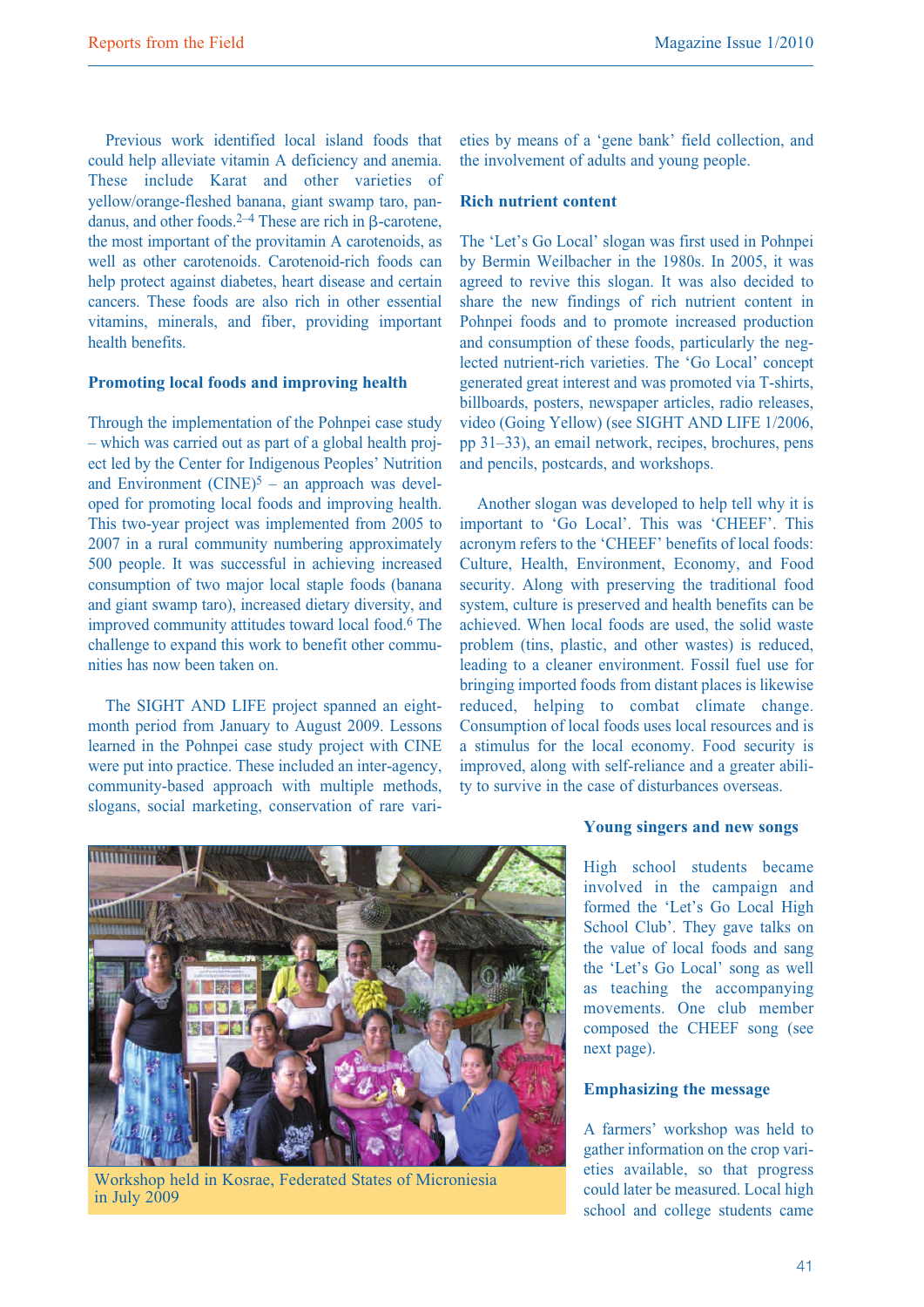SIGHT AND LIFE Reports from the Field

## *The 'Let's Go Local' Song* (composed by Gibson Santos)

| <b>Words</b>            | <b>Actions</b>                                                           |
|-------------------------|--------------------------------------------------------------------------|
| Let's go local          | (walk movement)                                                          |
| Let's grow local        | (bend/dig movement)                                                      |
| Let's eat local         | (spoon into mouth<br>movement)                                           |
| Let's stay local        | (raise arms joyfully!)                                                   |
| Vitamin A               | (make an A with the<br>hands)                                            |
| Good for eyesight       | (point to the eye)                                                       |
| No heart problems       | (point to the heart)                                                     |
| <b>Diabetes</b>         | (point to the feet, which<br>are often problematic in<br>diabetes cases) |
| <b>Yellow</b> varieties | (point to a yellow vari-<br>ety, or something yel-<br>low)               |
| Comes from local        | (point to a local food, or<br>our Go Local T-shirt)                      |
| Karat banana            | (point to Karat – or a<br>substitute natural food<br>source)             |
| And many others more!   | (raise arms joyfully!)                                                   |

# *The 'CHEEF' Song*

(composed by McKean Allen Peter)

We the members of IFCP We've got something you should know It's the five benefits of local food And that's what we're here to show.

'C' stands for Culture 'H' stands for Health 'E' stands for Environment The other 'E' stands for Economy The 'F' stands for Food Security.

So listen up, don't eat rice! It has no beta-carotene. So grow and eat local food Maintain the five benefits.



Island Food Community of Pohnpei team 2009

on board as interns, and helped in the workshop presentations. As part of their Master's degree programs, students from Emory University, the University of Arizona and Johns Hopkins University carried out field work in Pohnpei during the summer of 2009, collaborating in IFCP research projects and assisting in the 'Go Local' campaign.

The 'Let's Go Local' T-shirts became popular. Groups promoting island foods wore these, further emphasizing the message. Promotional pens and pencils were developed with the messages 'Grow and Eat Yellow Varieties' and 'Be Happy – Eat a Banana,' again using the yellow color to help get the message across.

# Traditional food means traditional culture

Another step forward for Pohnpei was the publication of a book entitled *Ethnobotany of Pohnpei: Plants, People and Island Cultures*, <sup>7</sup> in which IFCP was also involved. It included chapters documenting rare micronutrient-rich varieties of banana, taro, breadfruit and yam, and other foods which have been neglected. The book is thus a roadmap for the reintroduction of older cultivars and a guide to traditional cultivation methods. It is hoped that the collation of this information on local plants, including food crops, will help to stimulate interest in these foods and varieties, and will also help address Pohnpei's epidemic of nutrition-related diseases.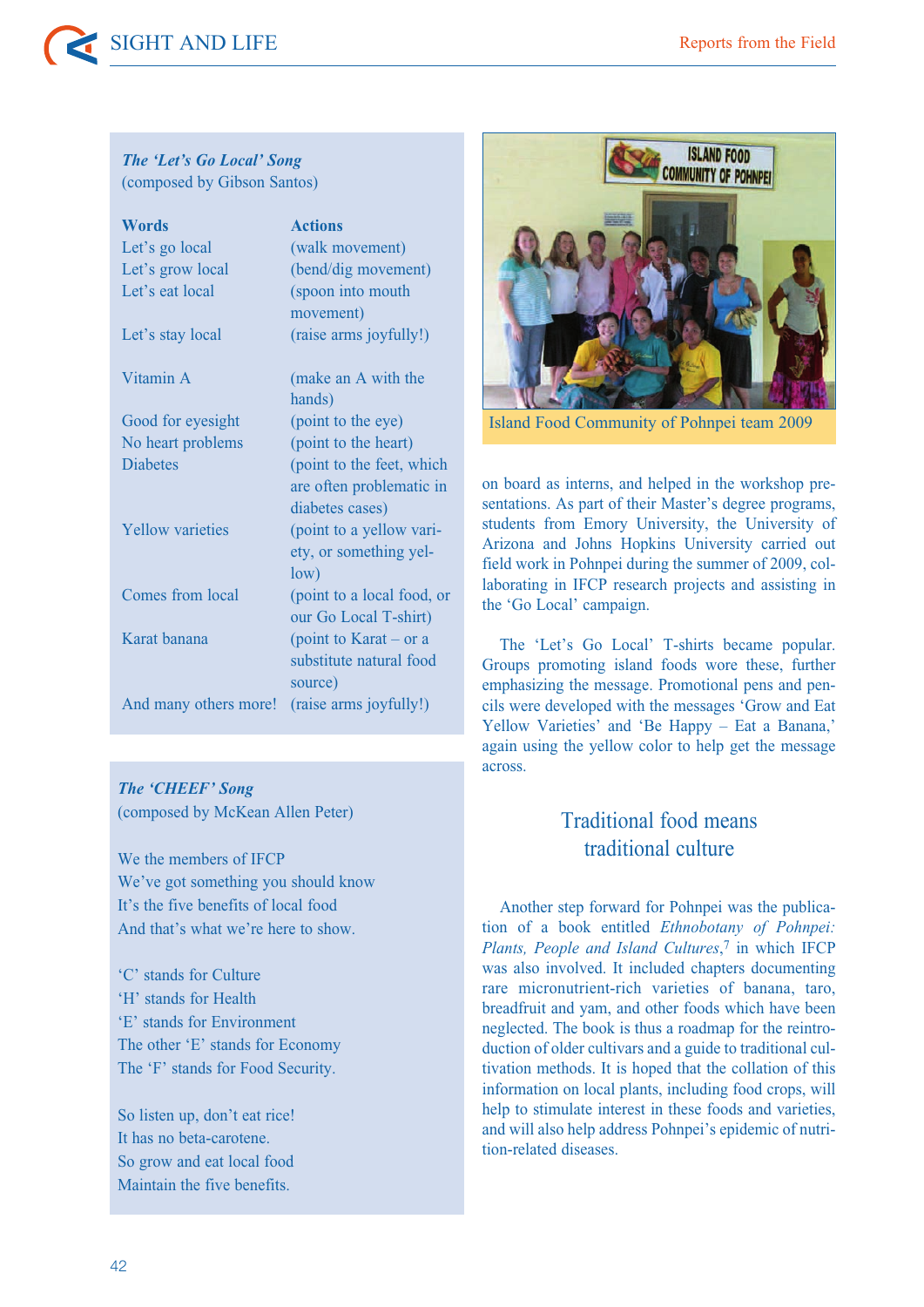# **'Go Local' spreads throughout FSM**

What enthusiasm there has been for 'Go Local'! The activities have started spreading from Pohnpei (the seat of the national capital) to the other three island states of the country: Chuuk, Yap and Kosrae. New groups have been formed or revived, including the Island Food Community of Kosrae, the Chuuk Local

# A roadmap for traditional cultivation

Food Community, and the Yap Inter-agency Nutrition Education Council. Workshops have helped to spread the message of' Go Local' and 'CHEEF' benefits.

The challenges are still there, but there is much to be happy and hopeful about. People are offering their time to be a part of the movement. They regularly express themselves in email exchanges, including stories of how communities are slowly turning back to an increased use of their local foods.

We warmly thank SIGHT AND LIFE for supporting this project. Let's go local!!

#### **Further acknowledgements**

Warm thanks are extended to our partner communities and agencies including the Pohnpei Office of Economic Affairs; Pohnpei Department of Health; Pohnpei Department of Education; Pohnpei

Department of Land and Natural Resources; College of Micronesia-FSM Cooperative Extension Services; Conservation Society of Pohnpei; IFCP board members and other partners including Bermin Weilbacher and Gibson Santos; and our 2009 summer team comprising Kaleigh Emerson, Kim Del Guercio, Clinton Sears (Emory University), Alyssa Bittenbender (University of Arizona), Sueko Matsumura (Johns Hopkins University), and our local Pohnpei interns, Mary Lorens, McKean Allen Peter, and Maylance Ladore.

### **References**

1. World Health Organization (WHO). Federated States of Micronesia



Local carotenoid-rich varieties of bananas

(Pohnpei) NCD Risk Factors STEPS Report. Suva, Fiji: WHO Western Pacific Region, 2008.

- 2. Englberger L, Schierle J, Hoffman P et al. Carotenoid and vitamin content of Micronesian atoll foods: pandanus (Pandanus tectorius) and garlic pear (Crataeva speciosa) fruit. J Food Comp Anal 2009; 22:1– 8.
- 3. Englberger L, Schierle, Kraemer K et al. Carotenoid and mineral content of Micronesian giant swamp taro (Cyrtosperma) cultivars. J Food Comp Anal 2008; 21: 93–106.
- 4. Englberger L, Schierle J, Aalbersberg W et al. Carotenoid and vitamin content of Karat and other Micronesian banana cultivars. Int J Food Sci Nutr 2006; 57:399– 418.
- 5. Kuhnlein HV, Erasmus B, Spigelski (Eds). Indigenous



The 'Let's Go Local High School Club' entertained the audience at the opening of the Island Food Community of Pohnpei's multipurpose building, June 2009, also attended by Pohnpei State Governor John Ehsa.